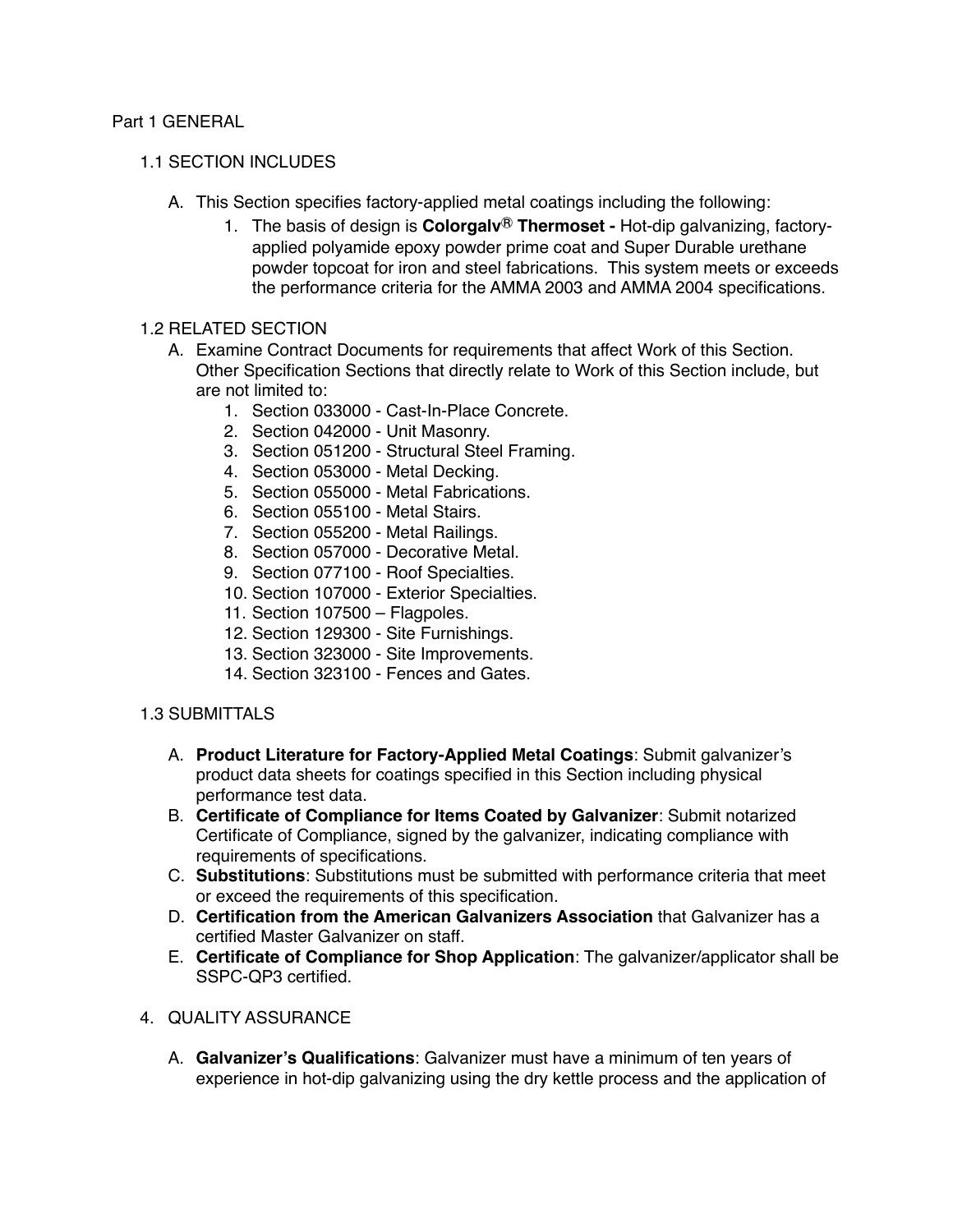the coatings required in this specification. The coating application must be performed in the same facility as the galvanizing.

- B. **Coordination between Fabricator and Galvanizer**: The galvanizer shall review fabricator's shop drawings for suitability of materials for galvanizing and coatings and will notify the fabricator of any required modifications.
- C. **Coating Applicator**: For the purpose of establishing a standard of quality, appearance and performance of the finished product, the finish provide by the coating applicator must be equal to or better than the finish provided by Duncan Galvanizing.

## PART 2 PRODUCTS

## 1. SECTION INCLUDES

- A. **Hot-Dip Galvanizing**: For steel exposed to the elements, weather or corrosive environments and other steel indicated to be galvanized, provide coating for iron and steel fabrications applied by the hot-dip process. Galvanizing bath shall contain special high-grade zinc.
	- 1. Basis of design: **DuragalvⓇ**
	- 2. Comply with ASTM A 123 for fabricated products and ASTM A 153 for hardware.
	- 3. If required, plug vent holes after galvanizing and grind smooth.
	- 4. Galvanized surface shall be prepared per SSPC SP2 or SP3 to provide a smooth surface removing all runs, drips or sags.
	- 5. Galvanizing shall exhibit a rugosity (smoothness) of 16-25 microns or less when measured by a profilometer. This pertains to those elements that are less than 24 pounds per running foot.
	- 6. Galvanized surfaces, that are to receive coatings, must be blasted per SSPC SP 16. The use of iron, steel shot, and aluminum oxide grit as a blast medium, and power wire brushes are not permitted.
- B. **Primer:** Provide factory-applied polyamide powder epoxy prime coat over metal that has

been sandblasted per SSPC SP16.

- 1. Basis of design: **DuncanⓇ Thermoset**.
- 2. Primer shall be a polyamide epoxy powder primer with 0 VOC.
- 3. Apply primer within 12 hours after blasting at the same plant in a controlled environment meeting applicable environmental conditions and as recommended by the primer coating manufacturer. Cure schedule shall be as recommended by the manufacturer.
- 4. Primer shall be applied at 1.8-3 mils DFT and certified OTC/VOC compliant and conform to EPA and local requirements.
- 5. Primer shall meet or exceed the following performance criteria as stipulated by the coating manufacturer:
	- a. Cure Schedule: 10 min. at 400°F
	- b. Specific Gravity: 1.58 +/- .05 1.4-1.7 +/- .05
	- c. Coverage at 1.0 Mil 121.7 sq. ft./ lb.
	- d. 60° Gloss: 55-65 (ASTM D-523)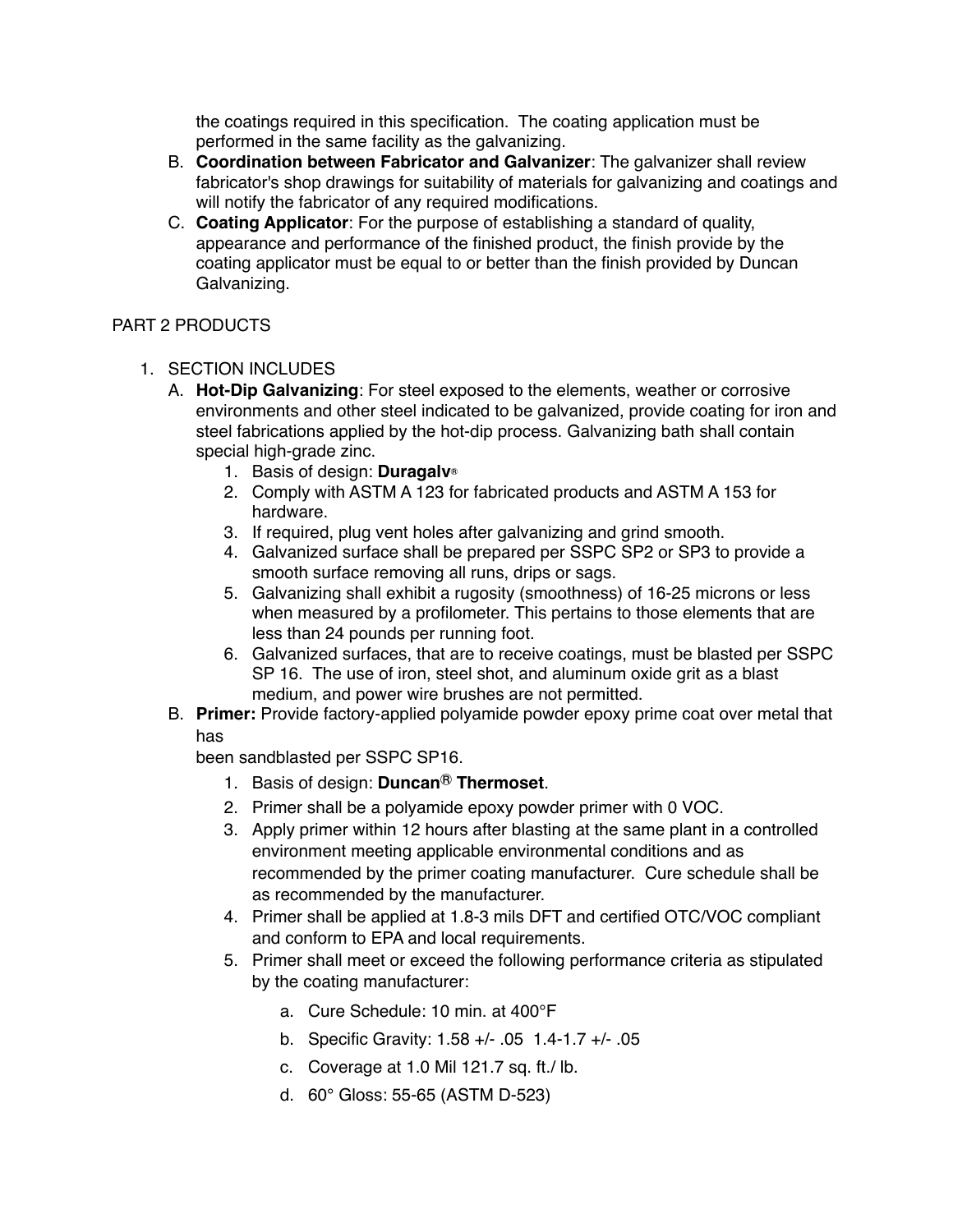- e. Adhesion: 5B (ASTM D-3359)
- f. Flexibility: Pass 1/8 " Mandrel Bend (ASTM D-522)
- g. Pencil Hardness: 2H-3H (ASTM D-3363)
- h. Impact Resistance: 80 in-lbs direct (ASTM D-2794) 80 in-lb reverse
- i. Typical Environmental Properties: On Bonderite 1000 Panels
- j. Salt Fog 1000 hours (ASTM B-117)
- k. Salt Fog (top-coated)\* 5000+ hours (ASTM B-117)
- l. Humidity 1000 hours PASSED
- C. **Topcoat**: Provide factory applied Super Durable powder urethane topcoat in specified color and gloss range per approved samples.
	- 1. Topcoat shall be applied over primer per the manufacturer's recoat schedule at the same galvanizer's plant in a controlled environment meeting applicable environmental conditions as recommended by the coating manufacturer. Cure schedule shall be as recommended by the manufacturer.
	- 2. Topcoat shall be applied at 1.8-3 mils DFT and certified OTC/VOC compliant and conform to EPA and local requirements.
	- 3. Topcoat shall meet or exceed the following performance criteria as stipulated by the coating manufacturer:
		- a. Specific Gravity: 1.58 +/- .05
		- b. Coverage at 1.0 Mil 121.7 sq. ft./ lb.
		- c. 60° Gloss: 55-65 (ASTM D-523)
		- d. Adhesion: 5B (ASTM D-3359)
		- e. Flexibility: Pass 1/8 " Mandrel Bend (ASTM D-522)
		- f. Pencil Hardness: 2H-3H (ASTM D-3363)
		- g. Impact Resistance: 80 in-lbs direct (ASTM D-2794) 80 in-lb reverse
		- h. Typical Environmental Properties:On Bonderite 1000 Panels
		- i. Salt Fog 1000 hours (ASTM B-117)
		- j. Salt Fog (top-coated)\* 5000+ hours (ASTM B-117)
		- k. Humidity 1000 hours PAST

### B. **Warranty**:

1. Provide galvanizer's warranty that materials will be free from 10 percent or more visible rust for 20 years.

### PART 3 EXECUTION

### 3.1 APPLICATION OF FACTORY APPLIED METAL COATINGS

- A. **Galvanizing Application**: Galvanize materials in accordance with specified standards and this specification. The dry kettle process shall be used to eliminate any flux inclusions on the surface of the galvanized material. The use of the wet kettle process is prohibited.
- B. **Prior to Galvanizing**: The steel shall be immersed in a flux solution (zinc ammonium chloride). The flux tank must be 12 to 14 Baumé density and contain less than 0.4 percent iron.